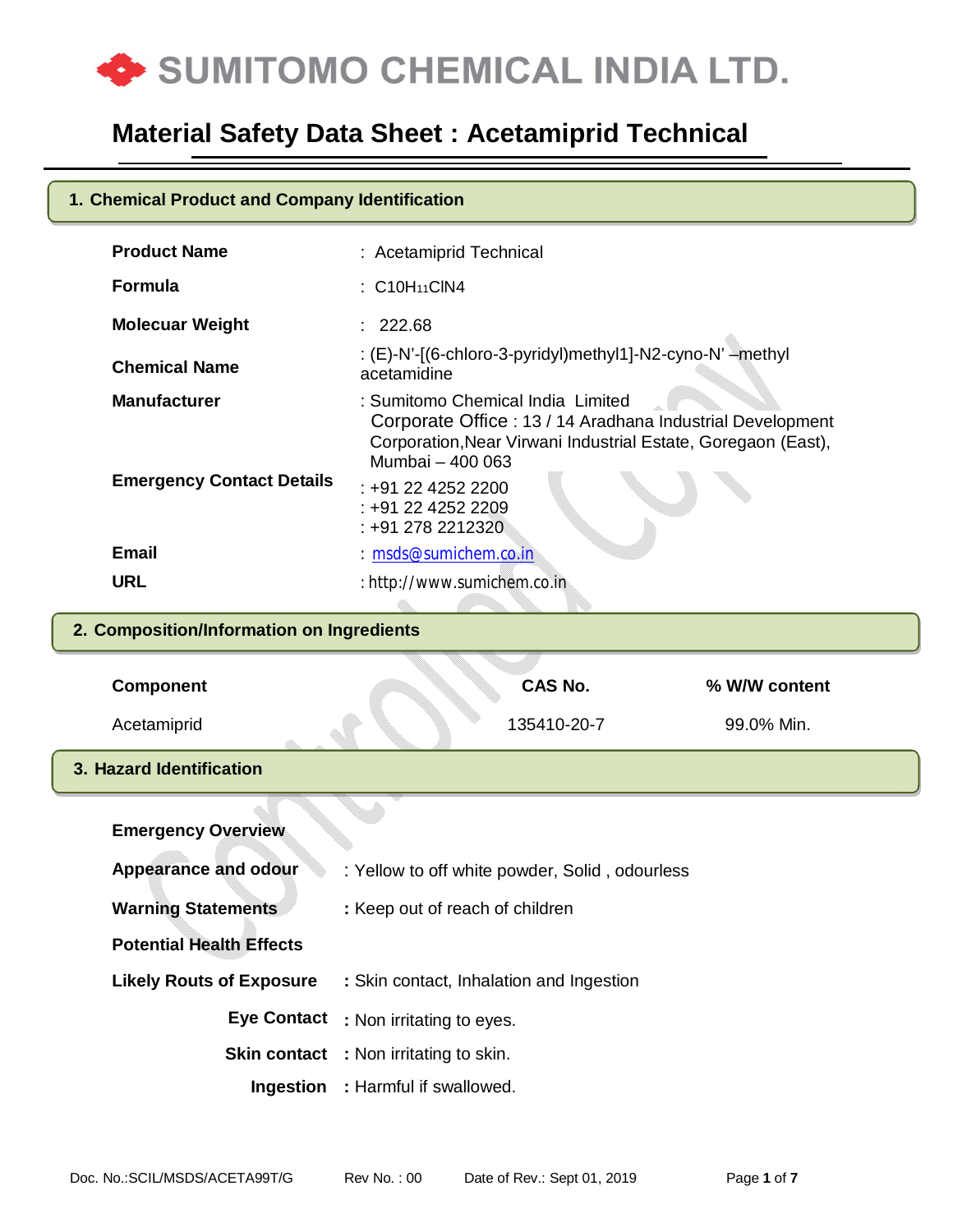

| <b>Inhalation</b>                                   |  | : Harmful if inhaled.                                                                                                                                                                                                                |  |  |  |
|-----------------------------------------------------|--|--------------------------------------------------------------------------------------------------------------------------------------------------------------------------------------------------------------------------------------|--|--|--|
|                                                     |  | <b>Environmental Hazards</b> : The product is meant for insecticide formulation.                                                                                                                                                     |  |  |  |
| 4. First aid measures and Antidote                  |  |                                                                                                                                                                                                                                      |  |  |  |
| Emergency and First Aid Procedure -                 |  |                                                                                                                                                                                                                                      |  |  |  |
| If in Eyes                                          |  | Immediately flush with plenty of clean water for 15-20 minutes.<br>Remove contact lenses if present after 5 minutes of washing. Get<br>medical attention.                                                                            |  |  |  |
| If on Skin                                          |  | Take off contaminated clothing, rinse skin immediately with soap and<br>water. Get medical attention.                                                                                                                                |  |  |  |
| If Inhaled                                          |  | Remove person to fresh air, keep warm and at rest, if required give<br>artificial respiration. Get medical attention.                                                                                                                |  |  |  |
| <b>If Swallowed</b>                                 |  | Seek medical advice immediately and show the container, label or<br>this data sheet, if possible. Do not induce vomiting.                                                                                                            |  |  |  |
| <b>Note to Physician</b>                            |  | Treat as symptomatically.                                                                                                                                                                                                            |  |  |  |
| <b>Antidote</b>                                     |  | No antidote known.                                                                                                                                                                                                                   |  |  |  |
| <b>5. Fire Fighting Measures</b>                    |  |                                                                                                                                                                                                                                      |  |  |  |
| Hazardous product of<br><b>Combustion</b>           |  | On combustion or thermal decomposition it may evolve toxic and<br>irritant vapour.                                                                                                                                                   |  |  |  |
| <b>Extinguishing Media</b>                          |  | Foam, Dry chemical powder, $CO2$ type fire extinguisher or Flood with<br>water.                                                                                                                                                      |  |  |  |
| <b>Unusual Fire and</b><br><b>Explosion Hazards</b> |  | Emits chlorides, Oxides of nitrogen and Carbon.                                                                                                                                                                                      |  |  |  |
| <b>Fire Fighting Equipment</b>                      |  | Evacuate area and fight fire from a safe distance. Approach from<br>upwind to avoid hazardous vapours and decomposition products.<br>Use self-contained breathing apparatus. Used equipments should<br>be thoroughly decontaminated. |  |  |  |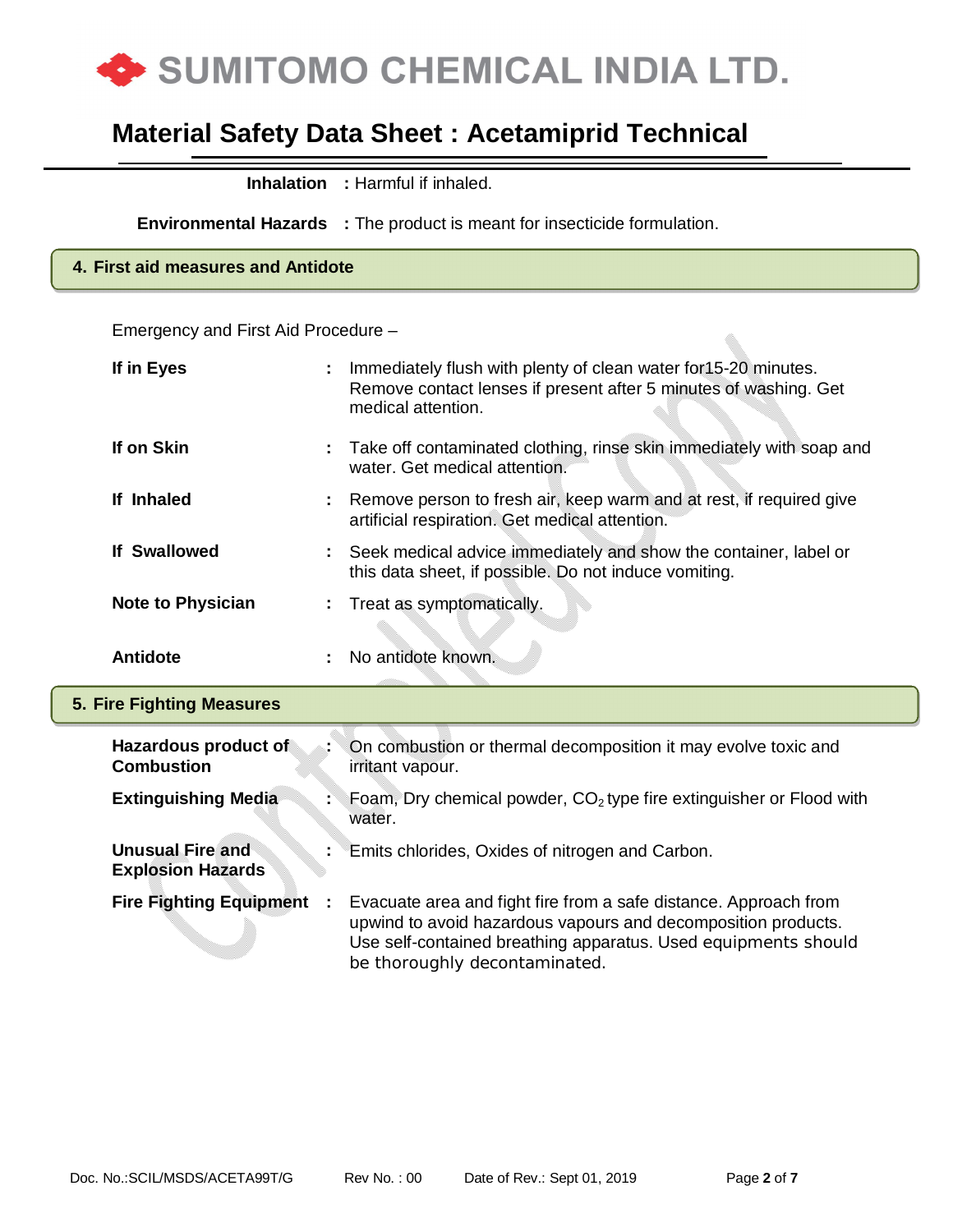

### **6. Accidental Release Measure**

| <b>Personal</b><br><b>Protection</b>     |    | Observe all protection and safety precautions. Depending on the<br>magnitude of the spill, use of eye protection, gloves and boots when<br>cleaning up spills are recommended. For PPE see Section 8                                                                                                        |
|------------------------------------------|----|-------------------------------------------------------------------------------------------------------------------------------------------------------------------------------------------------------------------------------------------------------------------------------------------------------------|
| Steps to be taken<br>in case of a spill  | ÷. | It is recommended to have a predetermined plan / SOP for the handling<br>of spills.                                                                                                                                                                                                                         |
|                                          |    | Stop the source of the spill immediately, if safe to do so. Contain the spill<br>to prevent any further contamination of soil or water.                                                                                                                                                                     |
|                                          |    | Keep all bystanders away. Wear full-length clothing and appropriate<br>gloves. Shovel and collect the spilled material / contaminated absorbent<br>and place in suitable containers. Thoroughly scrub the floor or other<br>impervious surfaces with a strong industrial detergent and rinse with<br>water. |
|                                          |    | Spills in water should be contained as much as possible by isolation of<br>the contaminated water. The contaminated water must be collected and<br>removed for treatment or disposal through incineration.                                                                                                  |
|                                          |    |                                                                                                                                                                                                                                                                                                             |
| 7. Handling and Storage                  |    |                                                                                                                                                                                                                                                                                                             |
| <b>Precautions in</b><br><b>Handling</b> |    | In an industrial environment, such as while filling or packing, it is<br>recommended to avoid physical contact with the product and to have<br>adequate ventilation.                                                                                                                                        |
|                                          |    | Avoid spillage into the eyes, or contact with bare skin or clothing. Avoid<br>inhaling vapours, mist. Wash hands, feet, face thoroughly after handling.<br>Remove contaminated clothing immediately                                                                                                         |
| <b>Precautions in</b><br><b>Storage</b>  |    | The product is stable under normal conditions of warehouse storage.<br>Keep container lids tightly closed.<br>Store in a cool, dry, well- ventilated place away from foodstuffs, animal<br>feed under lock & key.                                                                                           |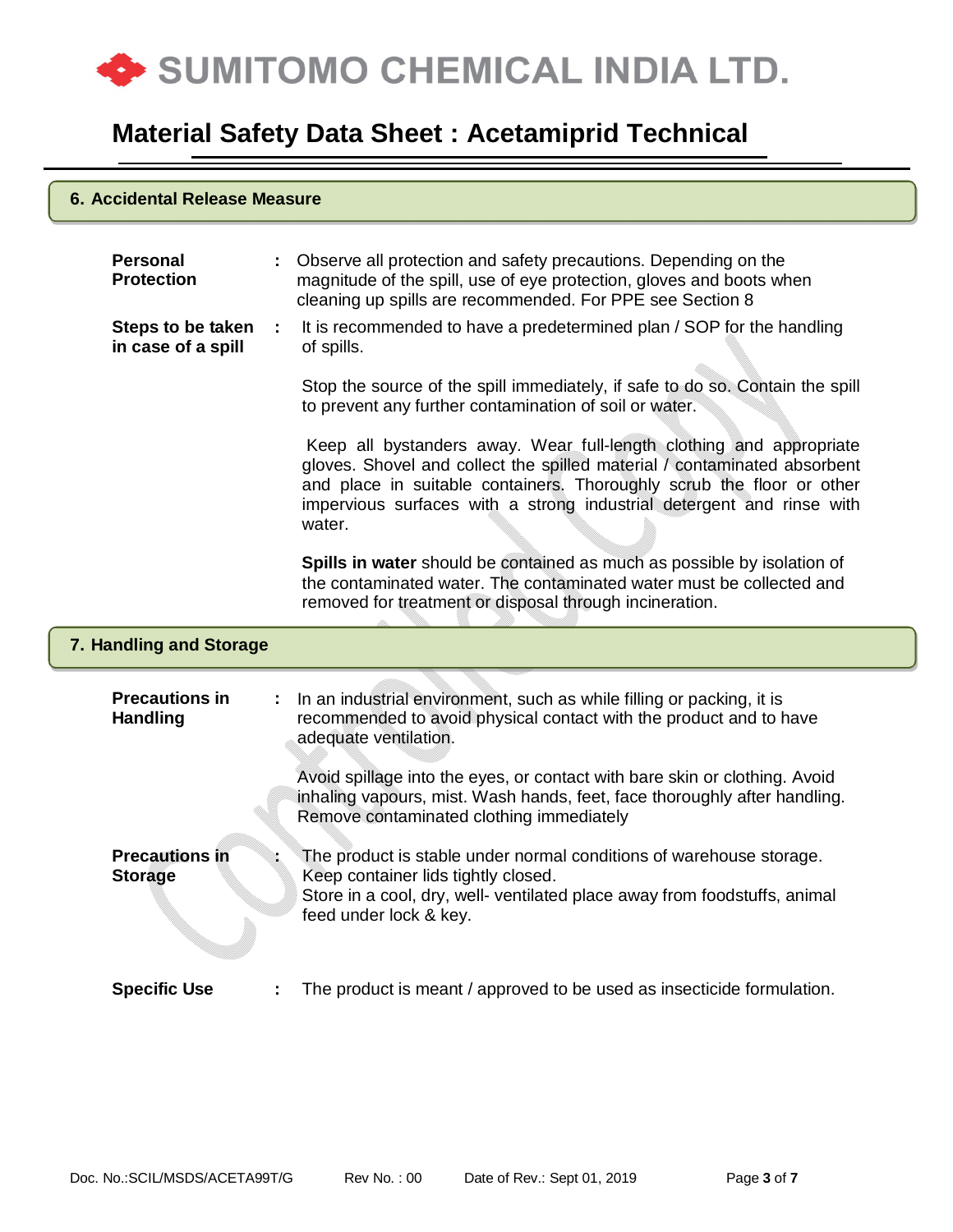

| 8. Exposure Controls/Personal Protection |  |                                                                                                                                                                                                                                                                                                       |
|------------------------------------------|--|-------------------------------------------------------------------------------------------------------------------------------------------------------------------------------------------------------------------------------------------------------------------------------------------------------|
| <b>Exposure Limit</b><br><b>Values</b>   |  | : Unknown                                                                                                                                                                                                                                                                                             |
| <b>Personal</b><br><b>Protection</b>     |  | : When used in a closed / automated system, personal protection equipment<br>may not be required. When closed system is not possible in case of<br>maintenance, repair, sampling etc, systems must be made nonhazardous<br>before opening                                                             |
| <b>Respiratory</b><br><b>Protection</b>  |  | : The product is likely to pose inhalation exposure concern during normal<br>handling. In the event of an accidental discharge of the material during<br>manufacture or handling which produces a vapours or mist, workers should<br>put on respiratory protection equipment with a universal filter. |
| <b>Protective Gloves</b>                 |  | : Wear chemical resistant nitrile gloves.                                                                                                                                                                                                                                                             |
| <b>Eye Protection</b>                    |  | : Wear goggles, face shield or safety glasses. It is recommended to have an<br>eye wash fountain available in the work area.                                                                                                                                                                          |
| <b>Skin Protection</b>                   |  | : Wear appropriate protective clothing to prevent direct skin contact                                                                                                                                                                                                                                 |

## **9. Physical and Chemical Properties**

| <b>Physical State</b>                      |   | Solid                      |
|--------------------------------------------|---|----------------------------|
| <b>Appearance</b>                          |   | Yellow to off white powder |
| <b>Odour</b>                               |   | <b>Odourless</b>           |
| <b>Relative Density (Specific Gravity)</b> |   | 1.33                       |
| pH value                                   | t | 4.00 to 7.00               |
| <b>Viscosity</b>                           |   | Not applicable             |
| <b>Vapour Pressure</b>                     |   | $<$ 1 X 10 <sup>-3</sup>   |
| <b>Vapour Density</b>                      |   | No data available          |
| <b>Melting Point / Freezing Point</b>      |   | 98-100 $^{0}$ C            |
| <b>Boiling Point</b>                       |   | No data available          |
| <b>Flash Point</b>                         |   | No data available          |
| <b>Auto Ignition Temp</b>                  |   | No data available          |
| <b>Flammable Limits</b>                    |   | Non relevant               |
| <b>Solubility in Water</b>                 |   | 4250 mg/Lit.               |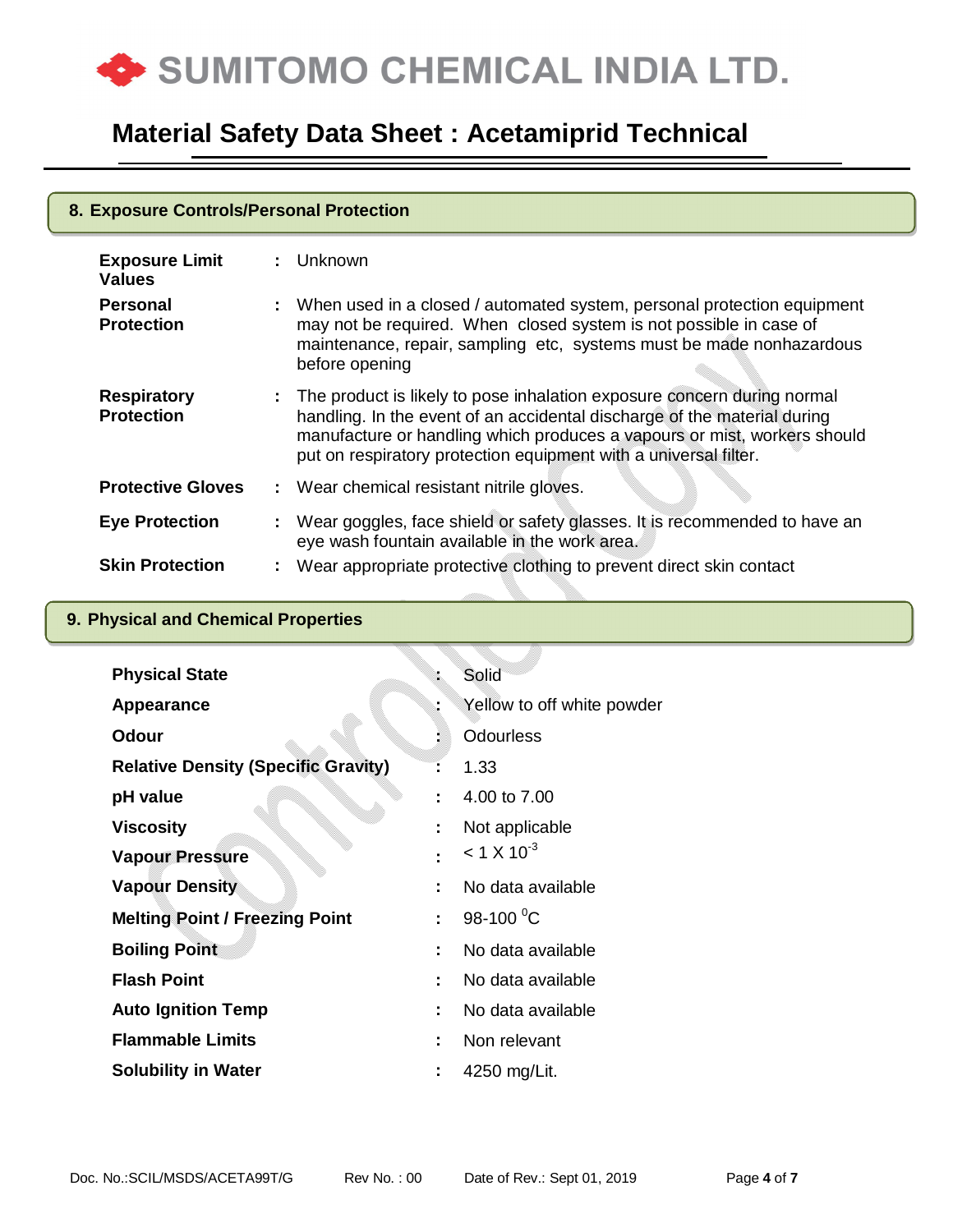

| 10. | <b>Stability and Reactivity</b>                                 |                                                                                                                                                                     |
|-----|-----------------------------------------------------------------|---------------------------------------------------------------------------------------------------------------------------------------------------------------------|
|     | <b>Chemical Stability</b>                                       | Product is stable under standard conditions of storage.                                                                                                             |
|     | <b>Materials to Avoid</b>                                       | Strong oxidising and alkaline agents.                                                                                                                               |
|     | <b>Hazardous</b><br><b>Decomposition Product</b>                | Refer to section no. 5                                                                                                                                              |
|     | <b>Hazardous</b><br>Polymerisation                              | Not known                                                                                                                                                           |
| 11. | <b>Toxicological Information</b>                                |                                                                                                                                                                     |
|     | <b>Health Hazards</b>                                           | Refer to section no. 3                                                                                                                                              |
|     | <b>Acute Toxicity</b>                                           | The product is toxic. It should be treated with the usual care of<br>handling hazardous chemicals.                                                                  |
|     | <b>Route(s) of Entry</b><br>Ingestion :<br>Skin<br>Inhalation : | LD <sub>50</sub> , oral, rat: cut off value 500 mg/kg body weight<br>$LD_{50}$ , dermal, rat: > 2000 mg/kg body weight<br>$LC_{50}$ , (4 hr) rat > 0.29 mg/L of air |
| 12. | <b>Ecological Information</b>                                   |                                                                                                                                                                     |
|     | <b>Toxicity date</b>                                            |                                                                                                                                                                     |
|     | <b>Acute Oral Toxicity in</b><br><b>Birds</b>                   | Quail LD <sub>50</sub> 150 mg/kg                                                                                                                                    |
|     | <b>Acute Toxicity in Fish</b>                                   | Carp $LC_{50}$ (96 h) >100 mg/kg                                                                                                                                    |
|     | <b>Acute Toxicity Honey</b><br>bees                             | Contact $LC_{50}$ Contact - 8.08 µg/bee                                                                                                                             |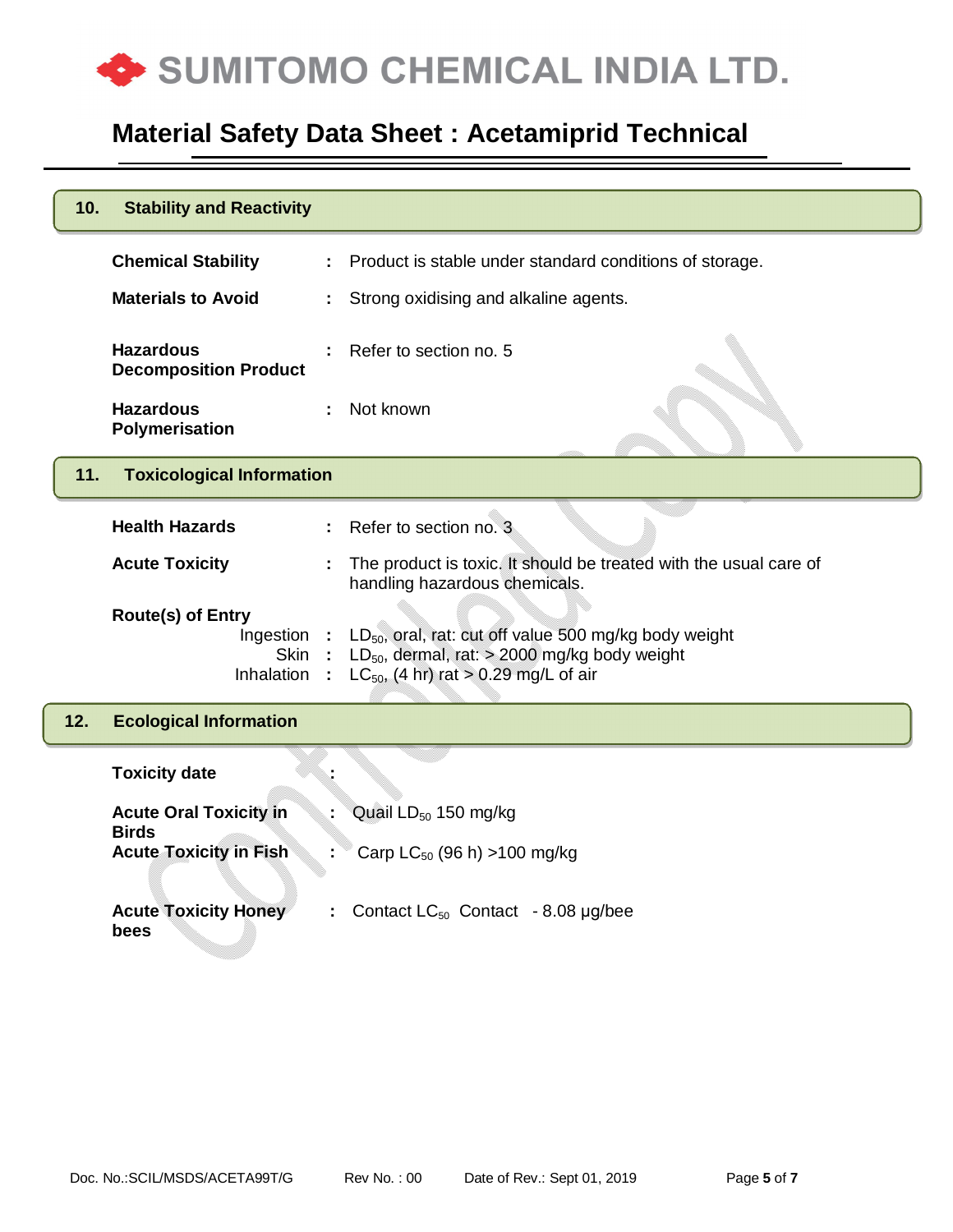

#### **13. Disposal Considerations**

.

| <b>Waste Treatment</b><br><b>Methods</b> | : Keep out of drains, sewers, ditches and waterways.<br>Left-over material that should not be used or chemically reprocessed and<br>should be disposed of in a landfill approved for pesticide disposal. Other<br>possible methods of disposal are controlled incineration with flue gas<br>scrubbing |
|------------------------------------------|-------------------------------------------------------------------------------------------------------------------------------------------------------------------------------------------------------------------------------------------------------------------------------------------------------|
| <b>Containers</b>                        | : Emptied containers may retain vapour and product residue. Observe all<br>labeled safeguards until container is cleaned or destroyed.                                                                                                                                                                |
|                                          | Triple or pressure rinse empty containers. Pour rinse water into<br>formulation tank. Store for collection by approved waste disposal service.                                                                                                                                                        |
|                                          | Dispose of as non hazardous industrial waste. Do not re-use containers.                                                                                                                                                                                                                               |
|                                          | Disposal of waste and packaging materials must always be in accordance<br>with all applicable local laws/regulations.                                                                                                                                                                                 |

## **14. Transport Information**

The data provided in this section is for information only. Please apply the appropriate regulations to properly classify your shipment for transportation.

Hazardous under the applicable ICAO/IATA, IMO, TDG.

| <b>IMDG Classification</b>  |     |                                   |
|-----------------------------|-----|-----------------------------------|
| <b>Proper Shipping Name</b> |     | : PESTICIDE, SOLID, TOXIC, N.O.S. |
| Hazard class / I D No.      |     | : 6.1                             |
| Label                       | : 6 |                                   |
| <b>Subsidiary hazard(s)</b> |     |                                   |
| UN No.                      |     | : 2588                            |
| <b>Packing group</b>        |     | $:$ $\mathbb H$                   |
| <b>Marine pollutant</b>     |     | : Yes                             |
| <b>Flammable</b>            |     | No                                |